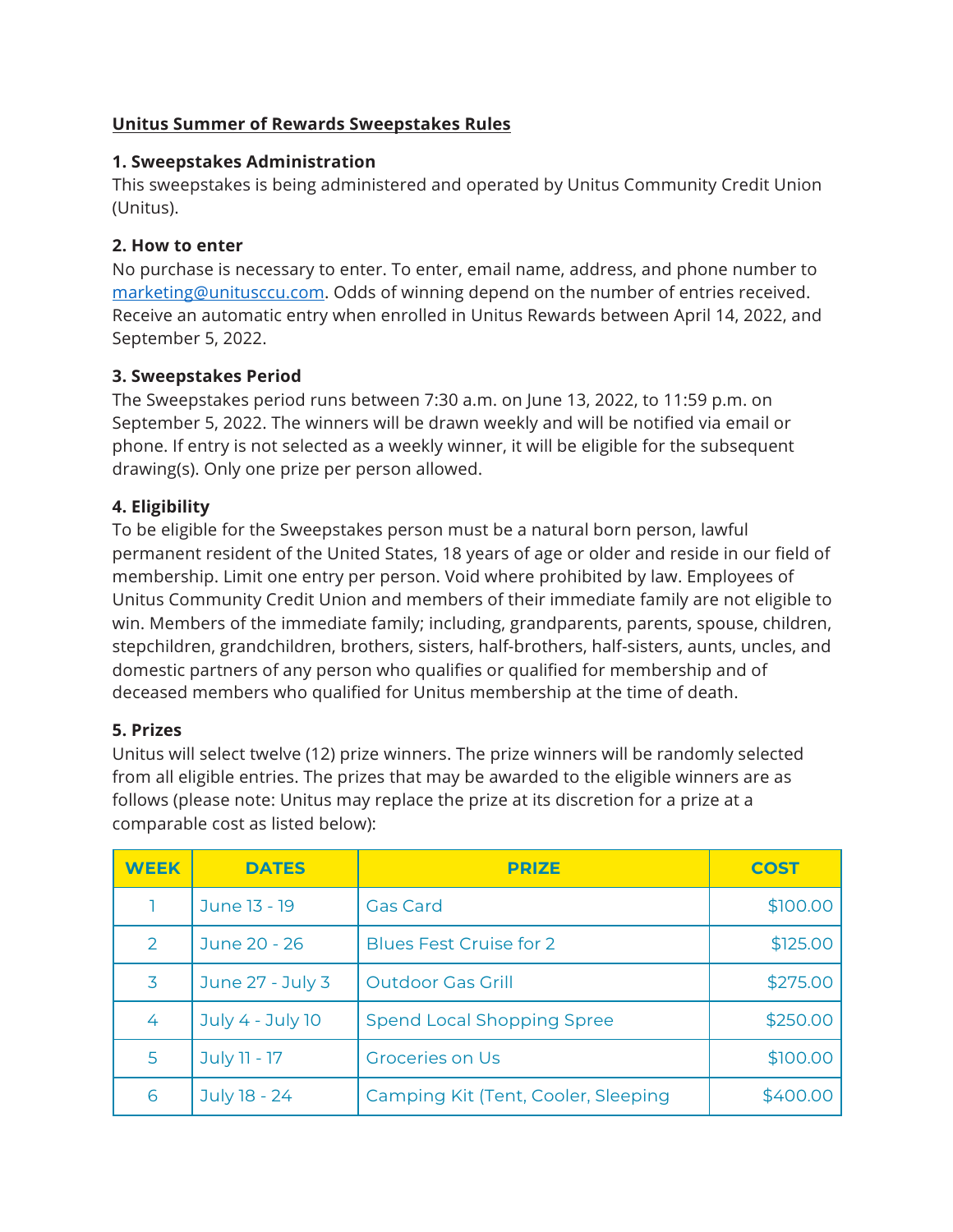|                 |                            | Bags)                                                                |            |
|-----------------|----------------------------|----------------------------------------------------------------------|------------|
| 7               | July 25 - 31               | Dinner & a Movie                                                     | \$150.00   |
| 8               | August 1 - 7               | Day at the Zoo                                                       | \$200.00   |
| 9               | <b>August 8 - 14</b>       | Family 4 Pack of Hillsboro Hops'<br>Tickets (for 8/20 game)          | \$0.00     |
| 10 <sup>°</sup> | <b>August 15 - 21</b>      | <b>Groceries on Us</b>                                               | \$100.00   |
| 11              | <b>August 22 - 28</b>      | <b>Gas Card</b>                                                      | \$100.00   |
| 12 <sup>2</sup> | August 29 -<br>September 5 | Grand Prize: We'll Pay Next Month's<br>Rent/Mortgage (up to \$1,700) | \$1,700.00 |

The prizes that may be awarded to the eligible winners are not transferable nor exchangeable for any other prize. If a winner cannot be contacted or is disqualified for any reason, Unitus reserves the right to determine an alternate winner or not to award that winner's prize, in its sole discretion. Limit one prize per winner.

The odds of being the prize winners depend on the total number of eligible entries received. If any selected winning entry is disqualified for any reason allowed under these rules, Unitus will select another winner. All decisions are final and binding. Unitus shall not be responsible for late, lost, misdirected, or unsuccessful efforts to notify winners.

### **6. General Conditions**

Federal, state and local tax liability and any other expenses are the sole responsibility of prizewinners. Void where restricted and prohibited.

Any valuation of the prize stated above is based on available information provided to Unitus, and the value of any prize awarded to a winner may be reported for tax purposes as required by law. Winner is solely responsible for reporting and paying any and all applicable taxes related to the prize. Winner must provide a valid taxpayer identification number or social security number before any prize will be awarded. Any person winning over \$600 in prizes from the Company will receive an IRS form 1099 at the end of the calendar year and a copy of such form will be filed with the IRS.

# **7. Consent to Publicity and Release**

By accepting the prize, winner consents to the use of his/her name and likeness for publicity purposes without further compensation, unless prohibited by law. All entrants agree to release and hold harmless Unitus and their immediate family from any and all claims of any kind arising directly or indirectly from the Sweepstakes, from any Sweepstakes prize, or from any publicity about the Sweepstakes.

### **8. Miscellaneous**